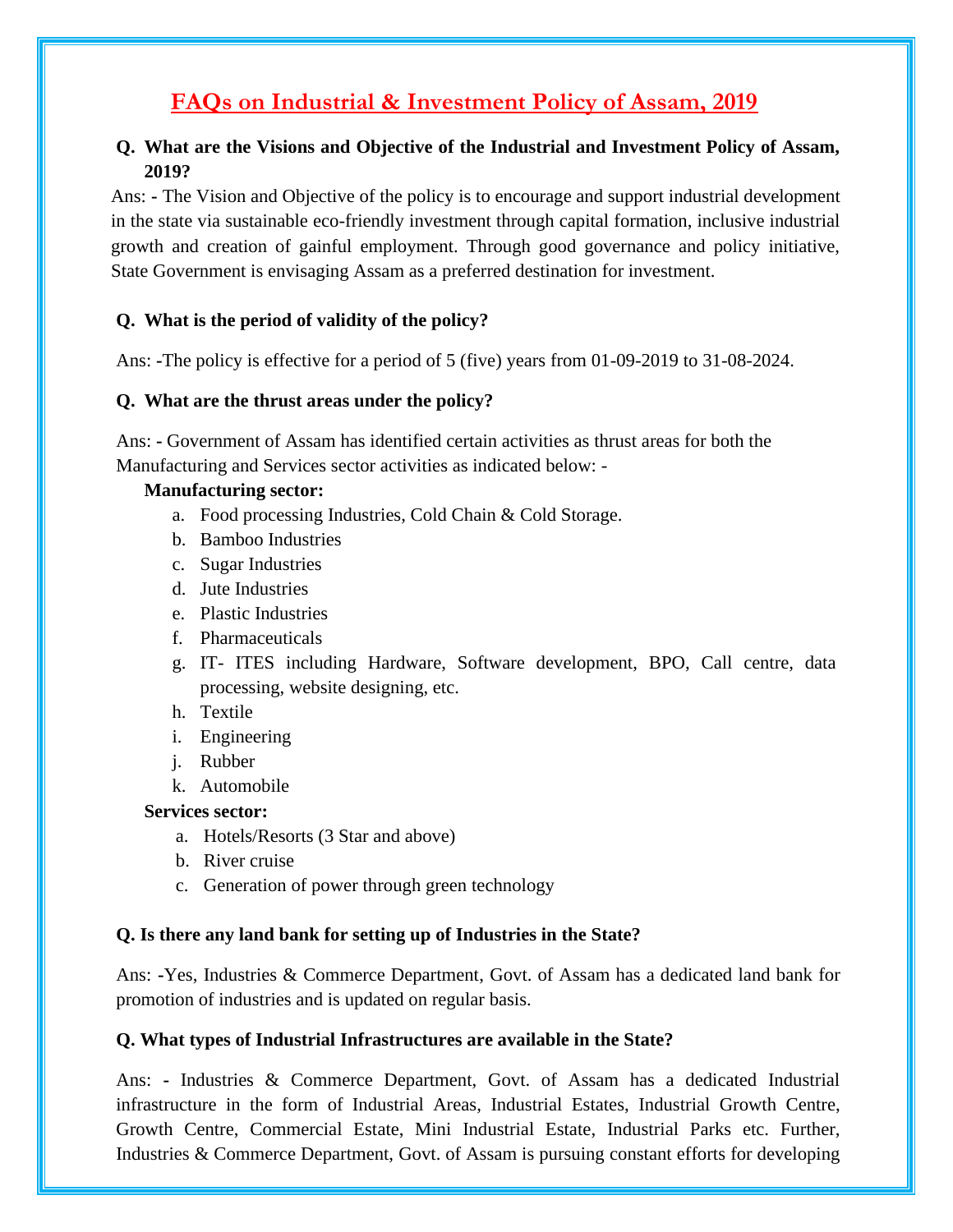the unused land-plots of closed State PSUs, private lands at the Industrial Corridor, identified government lands, etc. Private developers are also encouraged to develop Industrial Townships, Industrial areas, etc.

#### **Q. What is Invest Assam?**

Ans: - With an objective to attract investment in a more structured, focused and comprehensive manner, Industries & Commerce Department, Govt. of Assam created a dedicated "Invest Assam Foundation" (IAF) in line with "Invest India", Govt. of India. The agency acts as a first reference point for investors interested in Assam and provides hand holding support and facilitation to investors for setting-up their business. This agency also acts as an image building tool of the state within and outside the country, organizing seminars/ road shows and try to increase significant inflow of investment to the State.

# **Q. Who are eligible to apply for benefits under IIP, 2019?**

Ans: - Only new industrial units engaged in manufacturing & specified service sector unless not in negative category as indicated in the policy commencing commercial production/ service rendered on or after 01-09-2019 till 31-08-2024 can apply for benefits under the policy.

## **Q. What are the eligibility criteria for availing incentives under IIP, 2019?**

Ans: - The eligibility criteria for availing incentives under the policy are:

- a. Units engaged in manufacture of prohibited list of products (as mentioned in Annexure-1 of the policy) shall not be eligible to receive any incentive under this policy.
- b. In services sector, hotels/resorts having star-rating of 3 and above, river cruise and generation of power through green technology shall only be eligible to receive incentives under the policy.
- c. Units will have to employ minimum of 80% people of Assam in the managerial cadre and minimum 90% people of Assam in non-managerial cadre.
- d. The unit has to apply for issuance of Eligibility Certificate within 12 months from the date of commencement of commercial production in the online portal hosted in the website of Industries & Commerce Department, Govt. of Assam.
- e. Incentives can only be claimed after the Eligibility Certificate is issued by competent authority in favour of the applicant unit.
- f. Payments made in cash for any transaction shall be treated as ineligible amount of investment.
- g. The unit receiving subsidy should be functional at the time of disbursement of subsidy by the government.

# **Q. What is meant by Manufacturing Activity?**

Ans: **-** Manufacturing activity means "an activity which brings about a change in non-living physical objector article or thing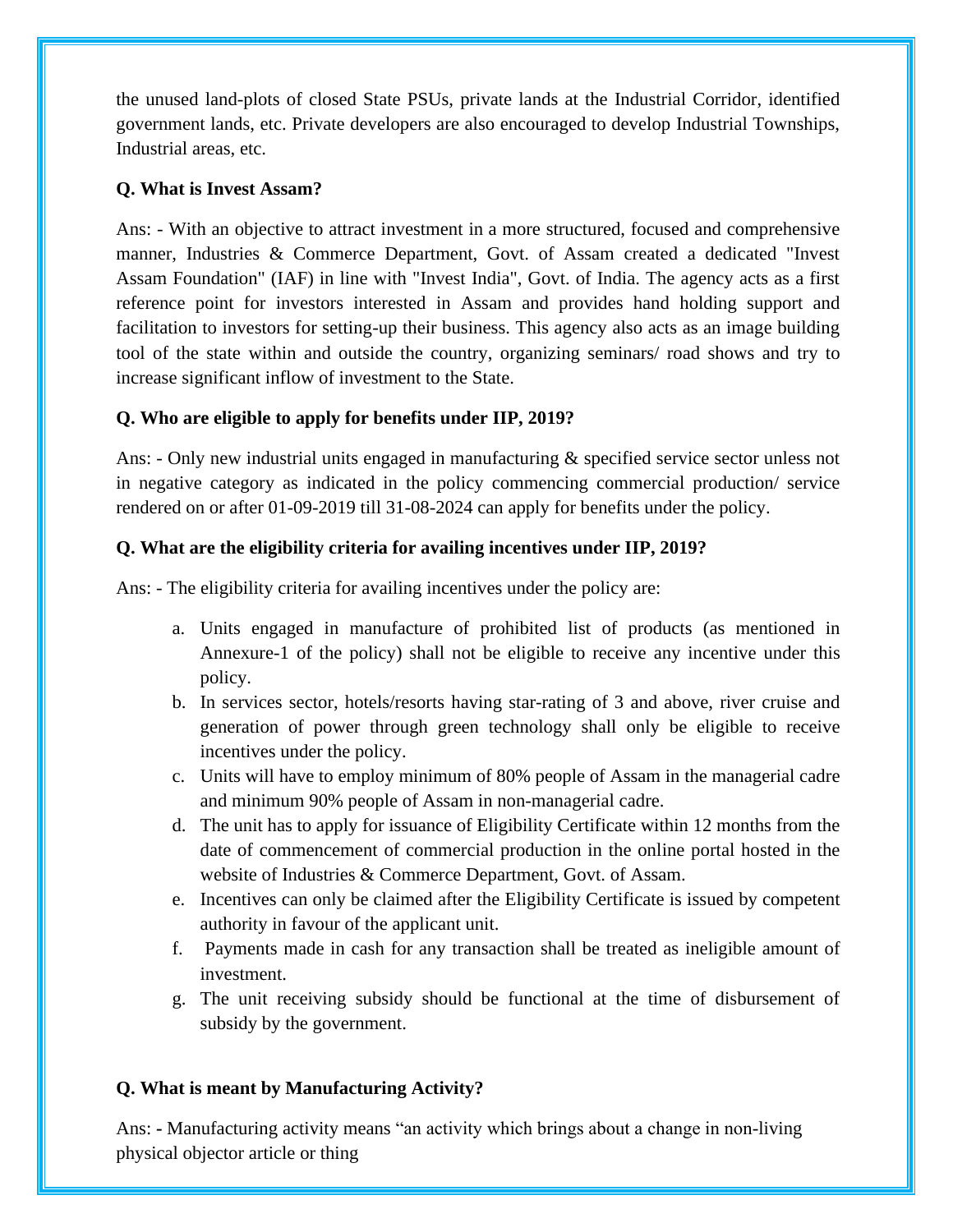- i. resulting in transformation of the object or article or thing into anew and distinct object or article or thing having a different name, character and use; or
- ii. bringing into existence of a new and distinct object, article or thing with different chemical composition or integral structure."

#### **Q. What is meant by New Industrial Unit?**

Ans: **-** A New Industrial unit means a unit which has commenced its commercial production in the state of Assam during the validity period of the policy.

## **Q. How are Micro, Small and Medium Enterprises classified?**

Ans: - MSMEs are classified under a central legislation – "Micro, Small and Medium Enterprises Development Act, 2006". As per the latest gazette notification of central government MSMEs under the Act are reclassified as follows:

| <b>Classification of Manufacturing and Services rendering Enterprises</b> |                                                   |                            |  |
|---------------------------------------------------------------------------|---------------------------------------------------|----------------------------|--|
| Scale                                                                     | Composite criteria of classification              |                            |  |
|                                                                           | Investment in Plant and<br>Machinery or Equipment | Turnover                   |  |
| Micro                                                                     | Not more than Rs 1 crore                          | Not more than Rs 5 crore   |  |
| Small                                                                     | Not more than Rs 5 crore                          | Not more than Rs 50 crore  |  |
| Medium                                                                    | Not more than Rs 50 crore                         | Not more than Rs 250 crore |  |

#### **Q. What is a Large Unit?**

Ans: - A large unit means a manufacturing or service enterprise where the Investment in Plant and Machinery or Equipment, as the case may be, is more than Rs.50 crore and turnover is more than Rs. 250 crore.

# **Q. What is Fixed Capital Investment?**

Ans: - Fixed Capital Investment means and includes investment in plant and machinery and land and building connected directly with manufacturing process and in case of hotels/ resorts of 3 Star and above category and river cruise, it shall mean and include investment in plant and machinery, land and building directly connected with hotel premises or investment made in river cruise of capital nature.

# **Q. What are the tax incentives available under the Industrial and Investment Policy of Assam, 2019?**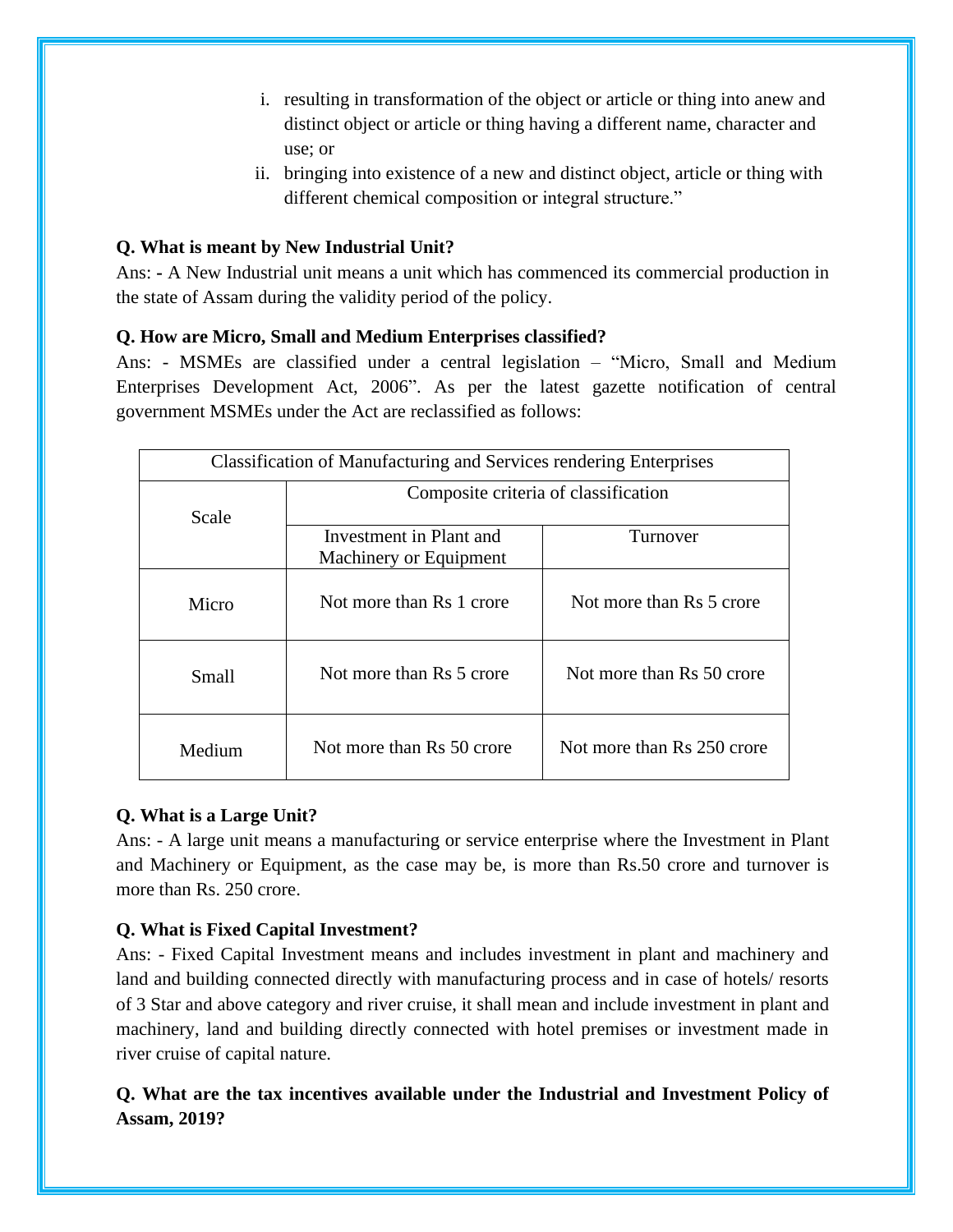Ans:- Nature and amount of tax incentives available to the eligible Industrial units under the policy are indicated below:

**State Goods and Service Tax (SGST) reimbursement:** Reimbursement @ 100% SGST paid through debit in electronic cash ledger account in the term of sub-section (1) of section 49 of Assam GST Act, 2017 as per the following scale:

|              | <b>Limits of Tax Reimbursement</b> |                               |
|--------------|------------------------------------|-------------------------------|
|              |                                    |                               |
| Category of  | For units set up in areas          | For units set up in Plastic   |
| Enterprises  | other than special parks           | park, Bamboo Park, Food       |
|              | (specified in next column)         | Park, Tea Park and other      |
|              |                                    | parks developed by or in      |
|              |                                    | collaboration with State /    |
|              |                                    | <b>Central Government</b>     |
|              | 15 (fifteen) years subject to      | 15 (Fifteen) years subject to |
| Micro        | maximum of 200% of                 | maximum of 250% of Fixed      |
|              | <b>Fixed Capital Investment</b>    | Capital Investment.           |
|              |                                    |                               |
|              | 15 (Fifteen) years subject to      | 15 (Fifteen) years subject to |
| <b>Small</b> | maximum of 150% of Fixed           | maximum of 180% of Fixed      |
|              | Capital Investment.                | Capital Investment            |
|              |                                    |                               |
|              | 15 (Fifteen) years subject to      | 15 (Fifteen) years subject to |
| Medium &     | maximum of 150% of Fixed           | maximum of 150% of Fixed      |
| Large        | Capital Investment                 | Capital Investment            |
|              |                                    |                               |

In case of a Mega unit to which customized/ special incentives are given, the quantum of monetary ceiling that may be allowed shall not exceed 200 % of fixed capital investment.

The benefit of tax reimbursement under the policy is subject to the condition that the unit after having availed the benefit shall continue its production or operation at least for the next 5 (five) years and utilise 75% of the production capacity for the preceding 5 (five) years.

In case the unit violates the condition laid down above, it shall be liable to make, the full amount of tax availed of by it during the period of eligibility, as if no tax reimbursement was ever available to it:

Provided that the provision of this clause shall not come into play if the loss in production is explained to the satisfaction of the authority concerned as being due to the reasons beyond the control of the unit: Provided further that a unit shall not be called upon to pay any sum under this clause without having been given reasonable opportunity of being heard.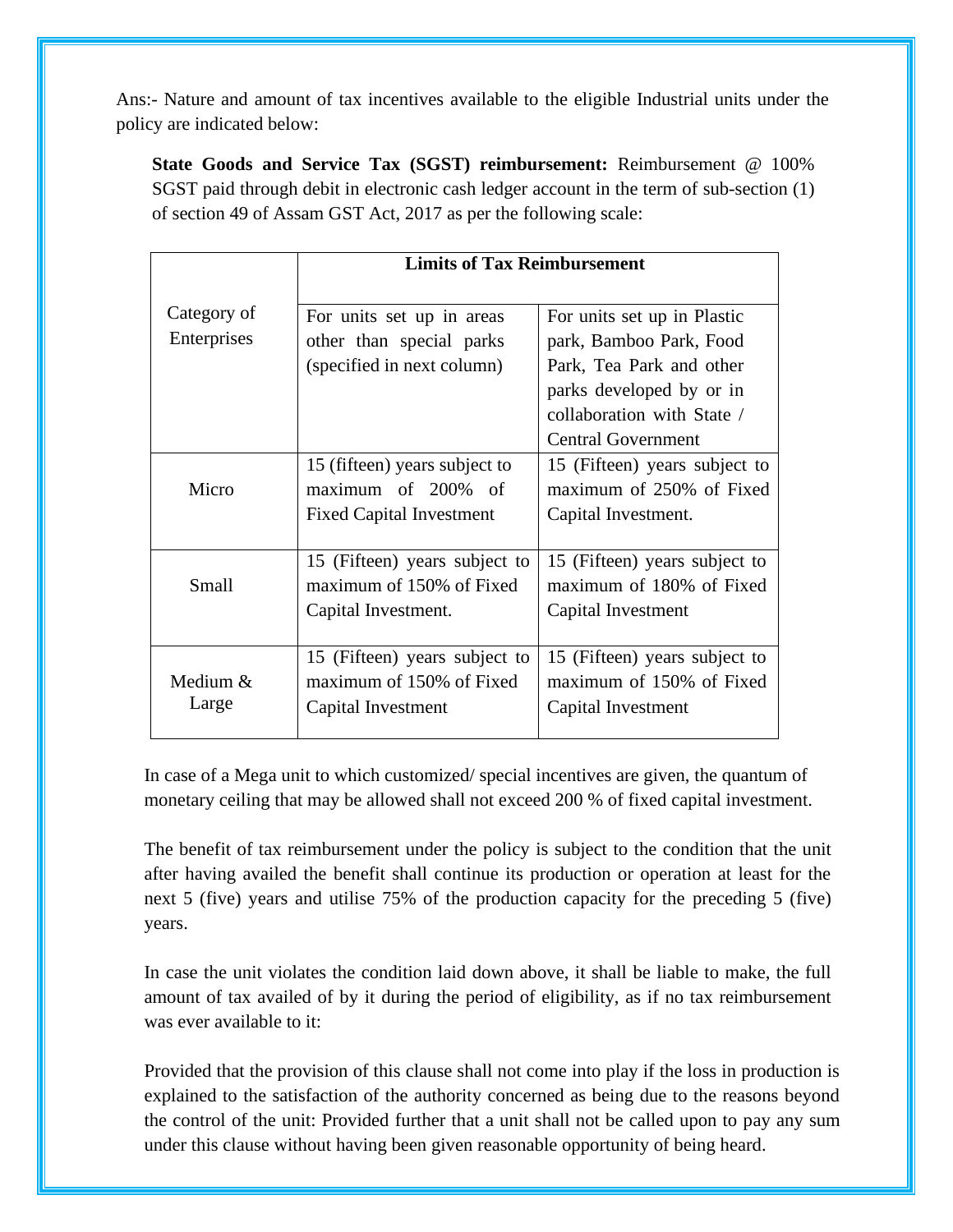#### **Q. What are the other incentives available under the Industrial and Investment Policy of Assam, 2019?**

Ans: - The incentives other than the Fiscal Incentives indicated above available under IIP, 2019 are-

- a. Power subsidy
- b. Subsidy on Generating set
- c. Stamp duty reimbursement
- d. Technology Transfer and quality certification
- e. Interest subsidy on working capital loan
- f. Financial Assistance in MSME listed in Stock Exchange
- g. Assistance for Environmental Compliance
- h. Incentive to Private Sector Infrastructure Developers. The aggregate / overall incentives from all these components shall not exceed 100 % of the fixed capital investment.
- i. Incentive for to eligible units for local employment as per State Finance Minister's Budget speech of 2019-20.

#### **Q**. **What is the subsidy on power consumption?**

Ans: - Subsidy at Rs. 2.00 per unit power consumed will be provided for a period of 5 (five) years from the date of commencement of commercial production subject to a maximum Rs. 50 (fifty) lakhs per annum not exceeding 100% of total investment made in plant & machinery, whichever is lower. This shall be available only to the units having power connection with APDCL only and shall not eligible any consumption from other sources like open access, captive generation, etc. The industrial unit should fulfill the conditions indicated below:

- a. The concerned units will have to pay the bills raised by APDCL and submit their claims to Industries and Commerce Department periodically for necessary reimbursement.
- b. Power subsidy shall be calculated on total unit consumed during the period at applicable rate per unit and will be exclusive of all other charges, viz. Load security, interest, taxes, etc.
- c. Regular and timely payment to APDCL is a pre-requisite for availing the subsidy under this policy. The overall ceiling does not include subsidy accruing to the unit from the SGST reimbursement.

#### **Q. What is the subsidy on Generating set?**

Ans: - Government will extend subsidy at 50% subject to a limit of Rs. 20 lakhs on the cost of generating set, taxes and transportation only. However, the capacity of the DG set should be equivalent to the power sanction to the unit by the competent authority.

#### **Q. What is the subsidy on Stamp Duty Reimbursement?**

Ans: - Government will reimburse at 100% stamp duty subject to a monetary ceiling of Rs.25 lakhs only for such parcel of land which is exclusively used for setting up of the manufacturing facilities or Hotel as specified in the Assam Industries (Tax Reimbursement for Eligible unit)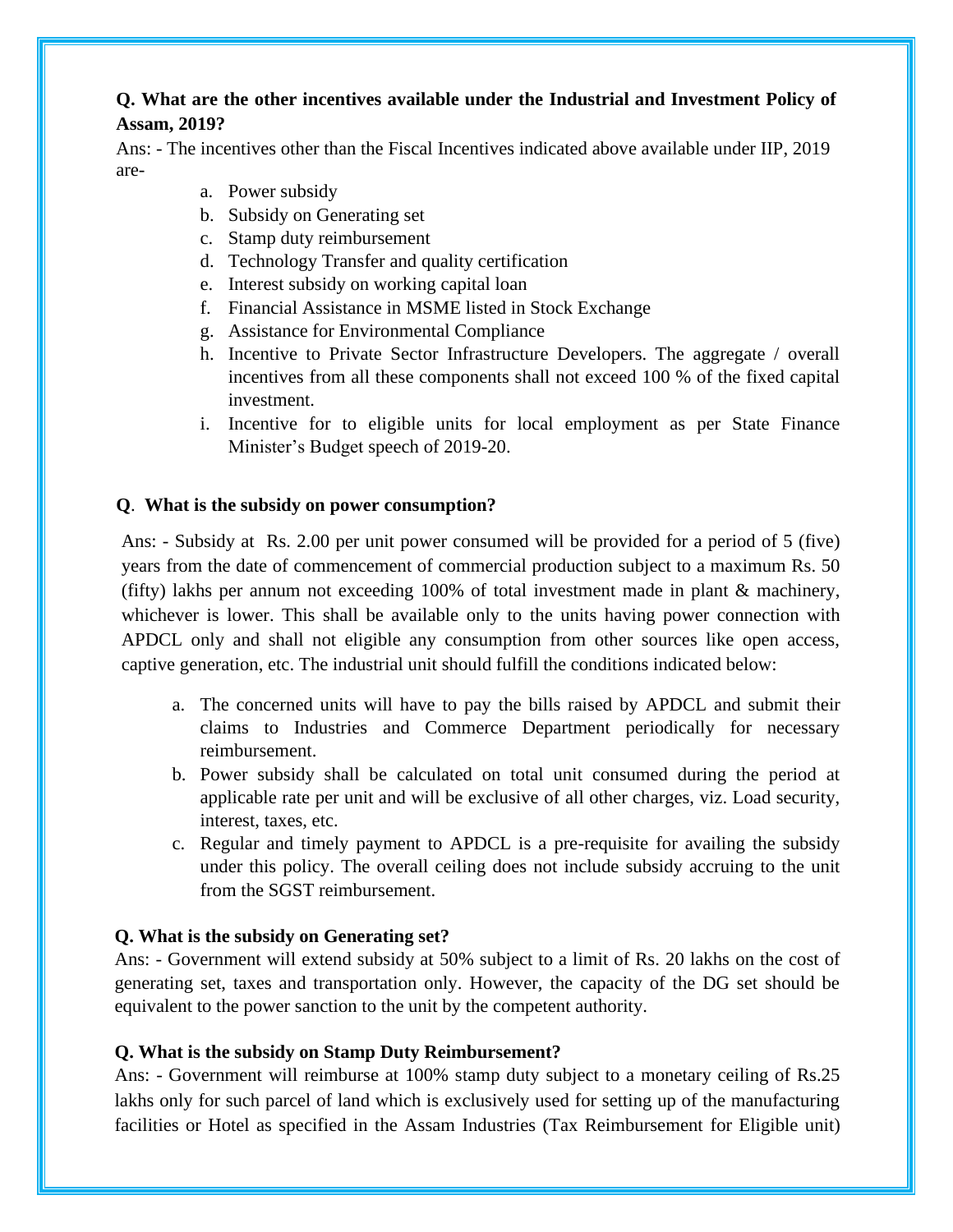scheme 2017  $\&$  not to the agricultural land and land in urban areas used for manufacturing activities.

The overall ceiling does not include subsidy accruing to the unit from the SGST reimbursement.

#### **Q. What is Subsidy Technology Transfer and Quality Certification, ZED Certification?**

Ans:- Subsidy up to the extent of 75% of fee payable will be extended to eligible units for obtaining BIS/ ISO/ FSSAI/ AGMARK/ HALLMARK/ SILK MARK/ ZED Certification etc. from any recognized national/ international research laboratories/ Technical Institutes/ University, Institutions like CFTRI, CIPET, etc. subject to a ceiling of Rs.10.00 lakhs per unit. The overall ceiling does not include subsidy accruing to the unit from the SGST reimbursement.

## **Q**. **What is the subsidy on the interest component of working capital loan?**

**Ans:** - Subsidy at 2% on the outstanding working capital loan for a period of five years from the date of commencement of commercial production/ service rendered subject to a ceiling of Rs. 50 lakh (Rupees Fifty lakhs) and not exceeding 100% of investment in plant and machinery. Interest subsidy shall be available only on outstanding working capital loan availed from Bank/Financial Institution.

The overall ceiling does not include subsidy accruing to the unit from the SGST reimbursement

#### **Q. How much is the financial assistance to MSMEs listed in Stock Exchange?**

**Ans:** - To encourage MSMEs to be listed in BSE &NSE, government will provide subsidy at 30% of the cost of Public Issue expenses, subject to maximum limit of Rs. 5 lakhs.

The overall ceiling does not include subsidy accruing to the unit from the SGST reimbursement.

#### **Q. What is the subsidy on assistance for Environmental Compliance?**

**Ans:** - Subsidy at 50% on capital cost for setting up of effluent treatment plant will be provided to eligible units subject to maximum ceiling of Rs. 25 lakh per unit. However, this incentive is not available for hotel industries.

#### **Q. What incentive is provided to private sector infrastructure developer?**

Ans: - Eligible private sector infrastructure developers will be provided subsidy at 30% excluding value of land, subject to a ceiling of Rs. 3 cr to encourage the private investors for creation of industrial infrastructure where the land area is not below 30 acres. The amount shall be released to the developer only after completion of the project with 30% occupancy of the Industrial Park.

#### **Q. What incentive is included as per the Budget Speech of 2019-20?**

Ans: - Over and above GST incentive and other incentives provisions in the policy and to encourage employment to local youths, incentive indicated in the budget speech 2019-20 is also a part of the policy viz.-

**Incentives for employment generation, entrepreneurship:** One-time reimbursement at Rs. 10000 (Rupees Ten thousand only) to the employer against each local youth employed by the unit.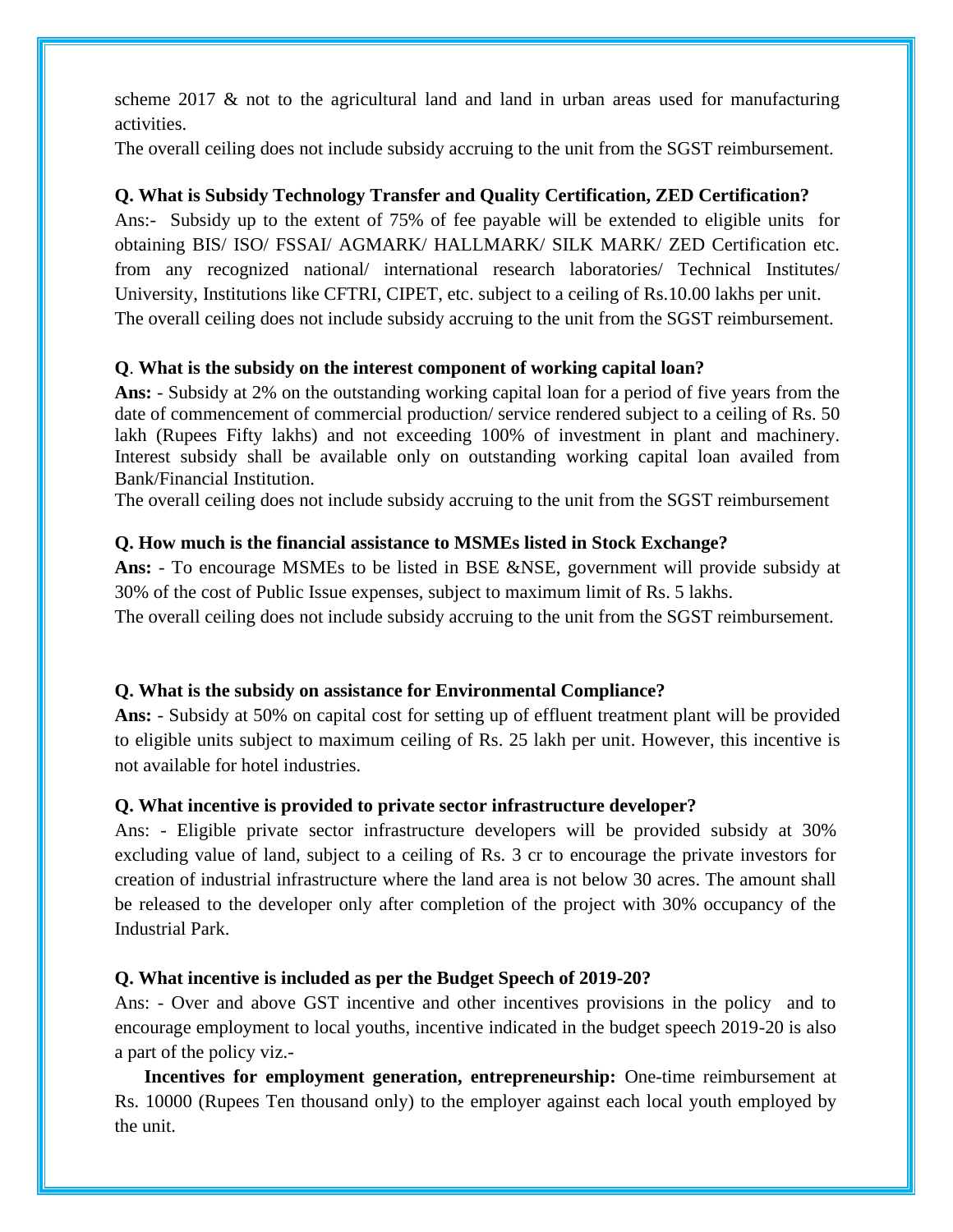# **Q. What is an Eligibility Certificate under Industrial and Investment Policy of Assam, 2019?**

Ans: An Eligibility Certificate (EC) is a document issued in favour of eligible industrial units on the strength of which such units can claim incentive(s) which they have applied for under the Industrial and Investment Policy of Assam, 2019.

The General Manager, District Industries and Commerce Centre is the competent authority to issue EC in case of Micro units. For units other than Micro units, the Commissioner, Industries and Commerce is the issuing authority.

# Q. **How can I apply for Eligibility Certificate?**

Ans: The procedure of filing of application for EC is indicated below:

## **A. In case of Proposed Unit:**

The proposed industrial unit has to submit an online Investment of Intention through the web-based application software for implementation of IIP, 2019.

## **B. In case the unit has Commenced Commercial production/ Service:**

The unit has to apply online for EC within one-year (12 months) from the date of commencement of Commercial Production/ Service through the web-based application software for implementation of IIP, 2019.

# **Q. How can I access the web-based application software for IIP, 2019?**

**Ans:** The web-based application software <https://aiinvestmentpolicy.assam.gov.in/> can be accessed either directly or by clicking on "Highlighting Tab" **"AIIP, 2019"** available on the home page of<https://industriescom.assam.gov.in/>

#### **Q**. **How are the claim proposals for EC under IIP, 2019 processed?**

Ans: The claim proposals for EC will be processed online for all units. Steps followed are indicated below:

#### **a. Micro Units:**



# **b. Other than Micro Units:**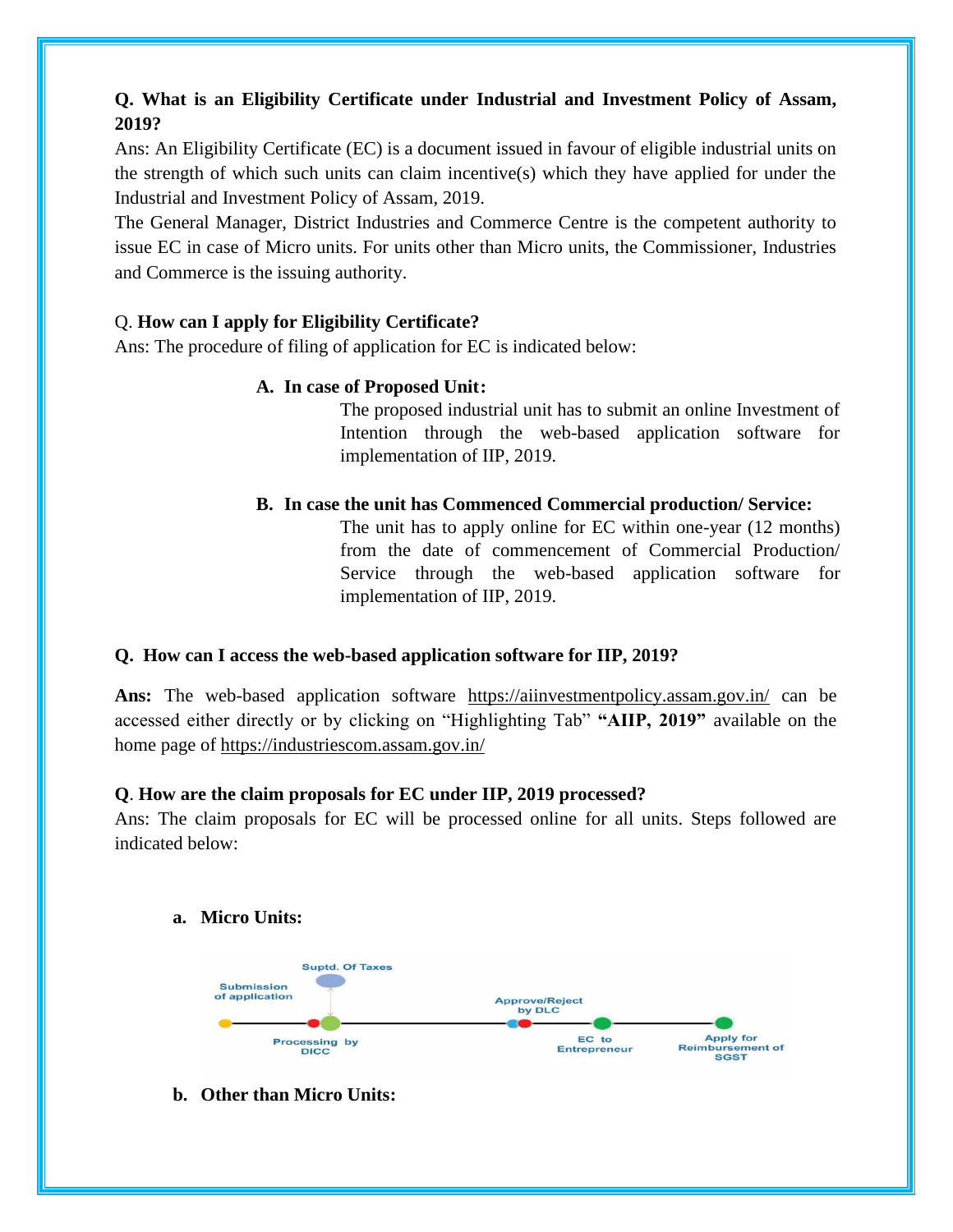

# **Q. What is DLC & SLC?**

 **Ans:** To consider the proposals of Micro Units, a **District Level Committee (DLC)** is constituted with the following officials:

 Deputy Commissioner/ District Development Commissioner of the district: C**hairman** Additional Director of Industries & Commerce (Zonal): **Vice Chairman** Deputy Commissioner of Taxes (in charge of the district): **Member** District Employment Officer: **Member** District Agriculture Officer: **Member** Lead District Manager: **Member** Representatives of lending banks: **Member** General Manager, District Industries & Commerce Centre: **Member-Secretary**

And to consider the proposals of other than Micro Units, a **State Level Committee (SLC)** is constituted with the following officials:

Sr. most Secretary to the Govt. of Assam, Industries & Commerce Department: **Chairman** Secretary to the Govt. of Assam, Finance Department: **Member** Secretary to the Govt. of Assam, Revenue & DM Department: **Member** Secretary to the Govt. of Assam, Agriculture Department: **Member** Commissioner of Industries & Commerce, Assam: **Member** Commissioner of Taxes, Assam: **Member** Managing Director, APDCL: **Member** Director of Employment & Craftsmen Training, Assam: **Member** Member Secretary, Pollution Control Board: **Member** Managing Director, AIDC Ltd: **Member** Managing Director, ASIDC Ltd: **Member** Managing Director, AIIDC: **Member** Representatives of lending banks: **Member** Concerned Additional Director of Industries & Commerce: **Member- Secretary**

# **Q. What are the Terms of reference of the Committee/s under IIP, 2019?**

Ans: - The Terms of reference of the Committee/s under IIP 2019 are as under:

- a. The Committee scrutinizes the application/s and considers the deserving proposals to issuance of Eligibility Certificate for all the fiscal and tax incentives under the policy.
- b. The Committee also scrutinizes and considers the proposals for fiscal incentives. The Committee meets as and when necessary and at least once in a quarter
- c. The Chairman of the Committee may co-opt any expert/s, Officer for specific proposals.
- d. At least five members including Chairman, Member Secretary and Commissioner Taxes shall be necessary for any sitting of the committee.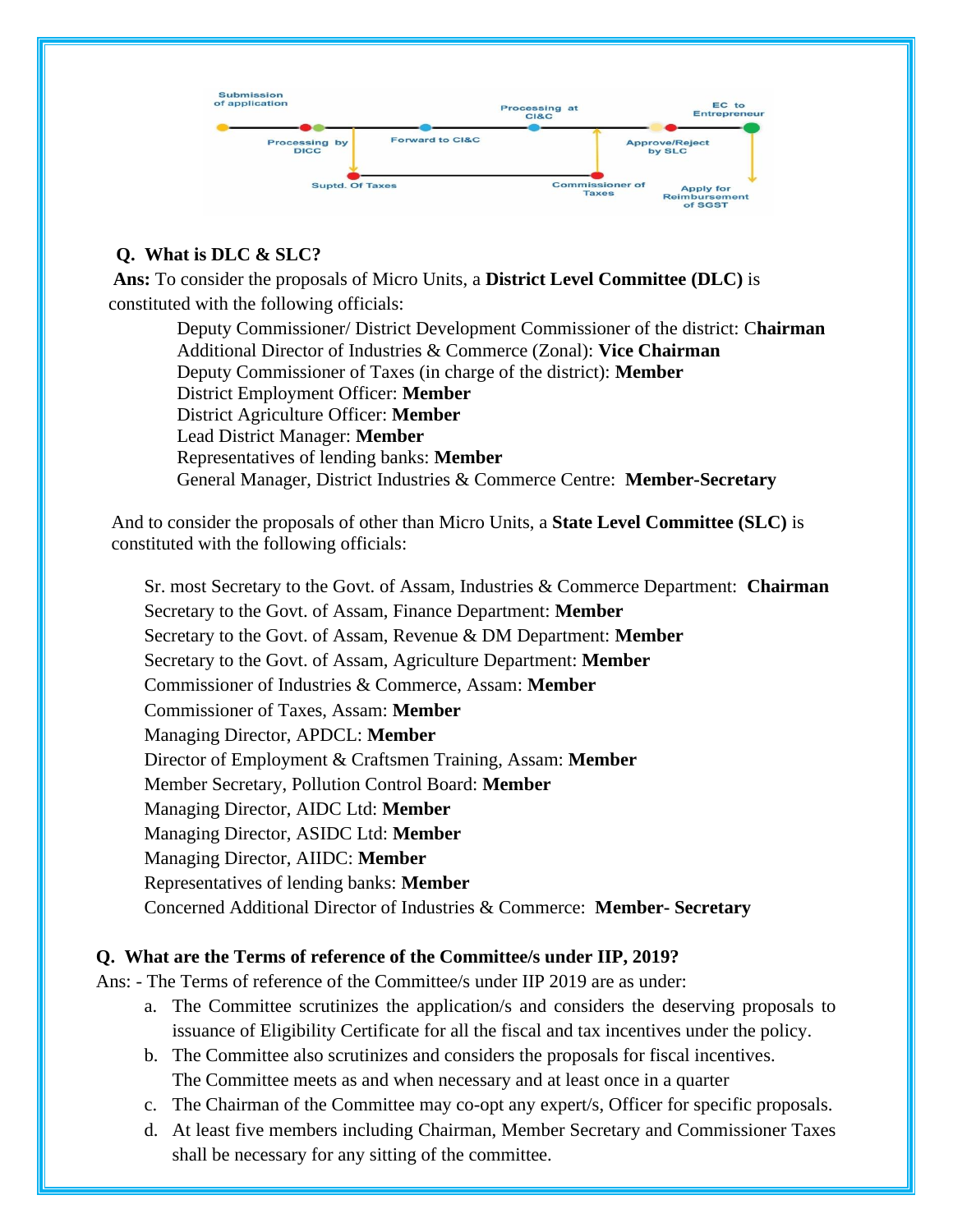- e. The Member Secretary shall submit a report to the Government about the holding of meeting/s.
- f. The Committee may also review the implementation of various incentives in the State and may suggest remedial measures to the higher authority as and when felt necessary.

# **Q. What are the rights of the Industries & Commerce Department, Government of Assam as per IIP, 2019?**

Ans: - As per the IIP, 2019, the Industries & Commerce Department, Government of Assam reserves the following rights:

- to amend any provision (s) including amendment or withdraw any of the incentives/ subsidies as and when necessary for development of industries and in the interest of the general people of the State from time to time under the provision of the Policy.
- to review the matter regarding sanction/disbursement of subsidies/incentives to the eligible industrial unit(s) and in this connection, the State Government's decision shall be final and binding.
- to modify the non-eligible list of the industries, include or delete activities under thrust sector, as and when required in the interest of overall economic growth of the State and preservation of environment and ecology. In case of modification of the same Industry and Commerce Department will consult Finance, Department and move accordingly.
- to make / amend the necessary rules for implementation of this policy as and when required.
- The decision of the Industries & Commerce Department, Government of Assam in regards to interpretation of any clause of the policy shall be final and binding.

#### **Q. What are the industrial activities ineligible to avail benefits under IIP, 2019?**

Ans: - The following activities will not qualify for incentives under the policy:

- All goods falling under Chapter 24 of the First Schedule to the Central Excise Tariff Act, 1985 (5 of 1986) which pertains to tobacco and manufactured tobacco substitutes
- Pan Masala as covered under Chapter 21 of the First Schedule to the Central Excise Tariff Act, 1985 (5 of1986)
- Plastic carry bags of less than 20 microns as specified by ministry of Environment and Forests Notification No. S.O. 705 (E) dated 02.09.1999 and S.O. 698(E) dated17.6.2003
- Goods falling under Chapter 27 of the First Schedule to the Central Excise Tariff Act, 1985 (5 of 1986) produced by petroleum or gas refineries
- In order to ensure genuine industrial activities, benefits under this policy will not be admissible to goods in respect of which only peripheral activities like preservation during storage, cleaning operation, packing, re-packing, labeling or re-labeling, sorting, alternation of retails sale price etc. takes place.
- Coke